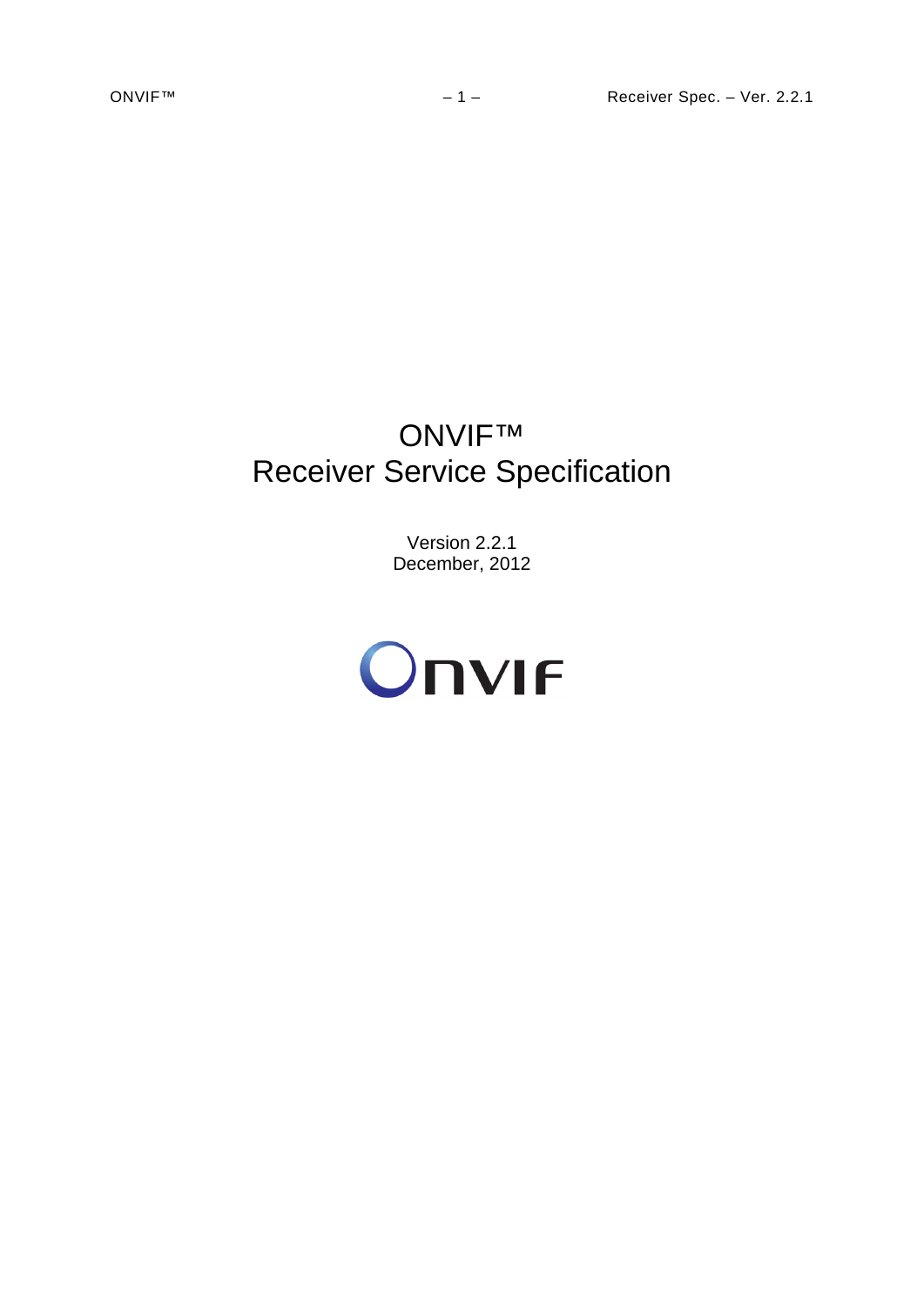2008-2011 by ONVIF: Open Network Video Interface Forum Inc.. All rights reserved.

Recipients of this document may copy, distribute, publish, or display this document so long as this copyright notice, license and disclaimer are retained with all copies of the document. No license is granted to modify this document.

THIS DOCUMENT IS PROVIDED "AS IS," AND THE CORPORATION AND ITS MEMBERS AND THEIR AFFILIATES, MAKE NO REPRESENTATIONS OR WARRANTIES, EXPRESS OR IMPLIED, INCLUDING BUT NOT LIMITED TO, WARRANTIES OF MERCHANTABILITY, FITNESS FOR A PARTICULAR PURPOSE, NON-INFRINGEMENT, OR TITLE; THAT THE CONTENTS OF THIS DOCUMENT ARE SUITABLE FOR ANY PURPOSE; OR THAT THE IMPLEMENTATION OF SUCH CONTENTS WILL NOT INFRINGE ANY PATENTS, COPYRIGHTS, TRADEMARKS OR OTHER RIGHTS.

IN NO EVENT WILL THE CORPORATION OR ITS MEMBERS OR THEIR AFFILIATES BE LIABLE FOR ANY DIRECT, INDIRECT, SPECIAL, INCIDENTAL, PUNITIVE OR CONSEQUENTIAL DAMAGES, ARISING OUT OF OR RELATING TO ANY USE OR DISTRIBUTION OF THIS DOCUMENT, WHETHER OR NOT (1) THE CORPORATION, MEMBERS OR THEIR AFFILIATES HAVE BEEN ADVISED OF THE POSSIBILITY OF SUCH DAMAGES, OR (2) SUCH DAMAGES WERE REASONABLY FORESEEABLE, AND ARISING OUT OF OR RELATING TO ANY USE OR DISTRIBUTION OF THIS DOCUMENT. THE FOREGOING DISCLAIMER AND LIMITATION ON LIABILITY DO NOT APPLY TO, INVALIDATE, OR LIMIT REPRESENTATIONS AND WARRANTIES MADE BY THE MEMBERS AND THEIR RESPECTIVE AFFILIATES TO THE CORPORATION AND OTHER MEMBERS IN CERTAIN WRITTEN POLICIES OF THE CORPORATION.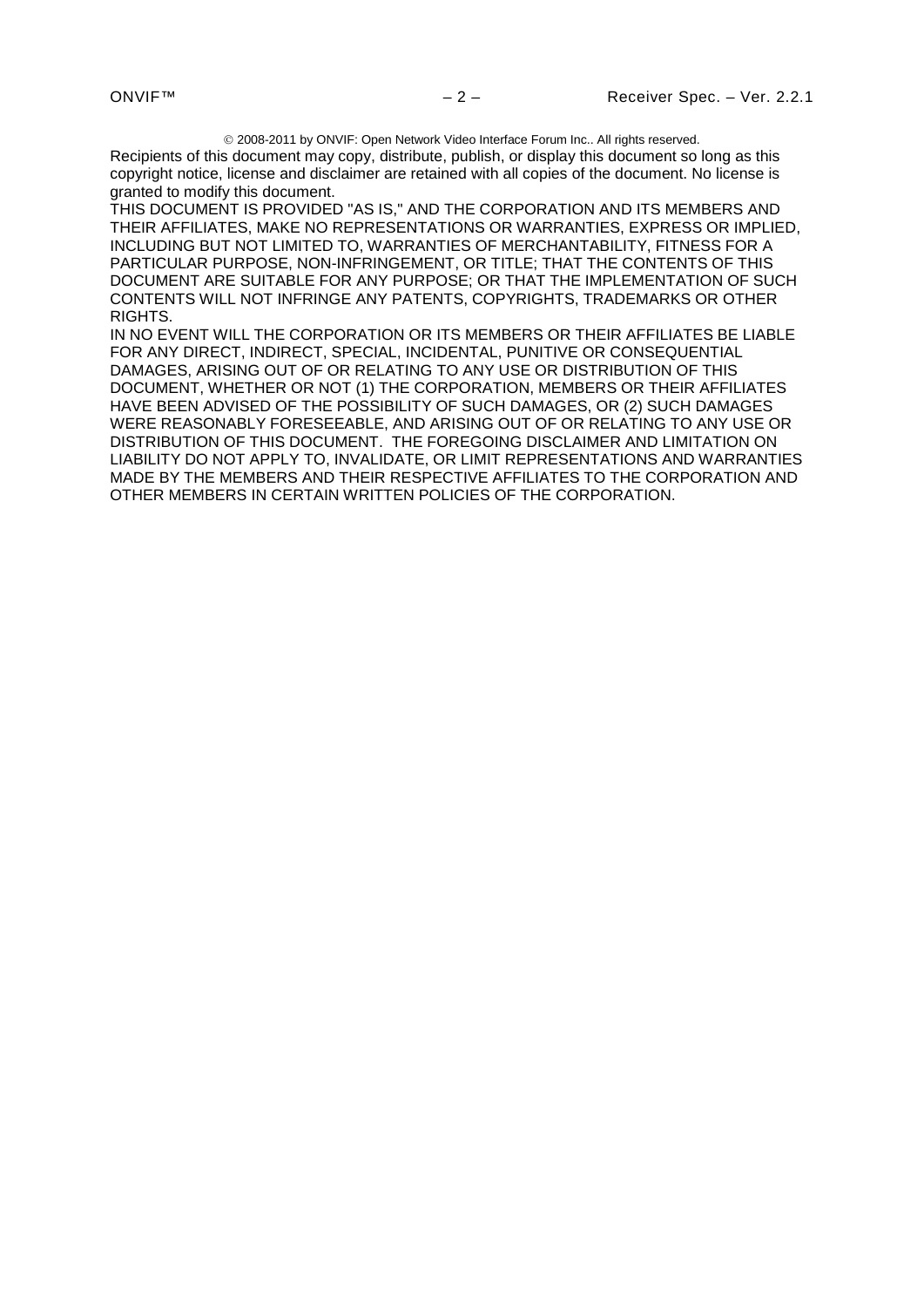# **CONTENTS**

| 1            | <b>Scope</b>                                                       |                                  | 4  |
|--------------|--------------------------------------------------------------------|----------------------------------|----|
| $\mathbf{2}$ |                                                                    | <b>Normative references</b>      | 4  |
| 3            |                                                                    | <b>Terms and Definitions</b>     | 4  |
|              | 3.1                                                                |                                  |    |
|              | 3.2                                                                |                                  |    |
| 4            | Overview                                                           |                                  | 4  |
|              | 4.1.1                                                              |                                  |    |
| 5            | <b>Service</b>                                                     |                                  | 6  |
|              | 5.1                                                                |                                  |    |
|              | 5.2                                                                |                                  |    |
|              | 5.3<br>5.3.1<br>5.3.2<br>5.3.3<br>5.3.4<br>5.3.5<br>5.3.6<br>5.3.7 |                                  |    |
|              | 5.4                                                                |                                  |    |
|              | 5.5<br>5.5.1<br>5.5.2                                              |                                  |    |
|              | 5.6<br>5.6.1<br>5.6.2<br>5.6.3                                     |                                  |    |
|              | 5.7                                                                |                                  |    |
|              |                                                                    | <b>Annex A. Revision History</b> | 13 |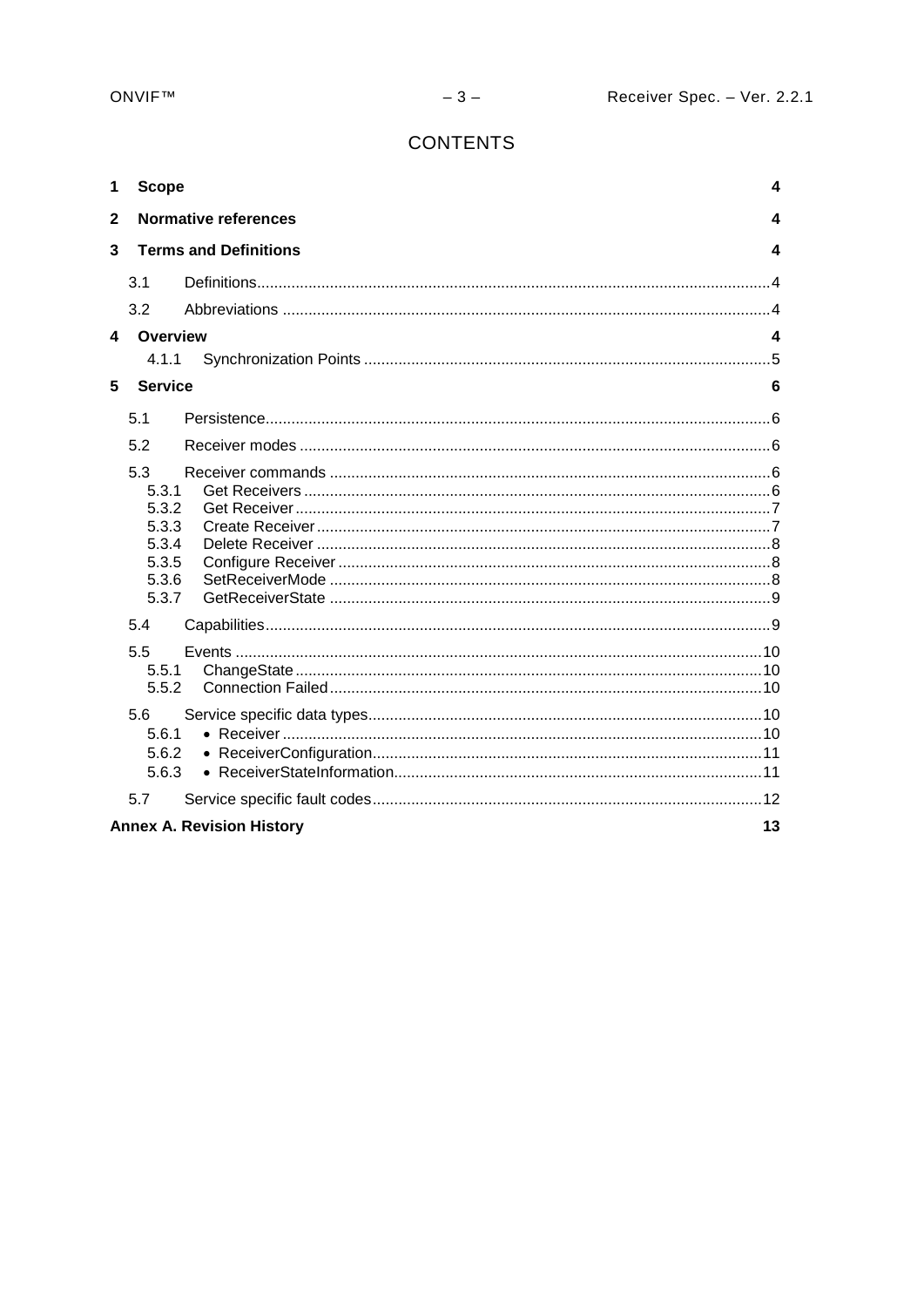#### <span id="page-3-0"></span>**1 Scope**

This document defines the web service interface for configuration a network streaming receiver. The receiver is used for displaying and recording audio video streams. Additionally the associated events are defined.

Web service usage is outside of the scope of this document. Please refer to the ONVIF core specification.

#### <span id="page-3-1"></span>**2 Normative references**

ONVIF Core Specification [<http://www.onvif.org/specs/core/ONVIF-Core-Specification-v220.pdf>](http://www.onvif.org/specs/core/ONVIF-Core-Specification-v211.pdf) ONVIF DeviceIO Service Specification [<http://www.onvif.org/specs/srv/io/ONVIF-DeviceIo-Service-Spec-v220.pdf>](http://www.onvif.org/specs/srv/io/ONVIF-DeviceIo-Service-Spec-v211.pdf) ONVIF Streaming Specification [<http://www.onvif.org/specs/stream/ONVIF-Streaming-Spec-v220.pdf>](http://www.onvif.org/specs/stream/ONVIF-Streaming-Spec-v211.pdf)

# <span id="page-3-2"></span>**3 Terms and Definitions**

#### <span id="page-3-3"></span>**3.1 Definitions**

**Metadata** All streaming data except video and audio, including video analytics results, PTZ position data and other metadata (such as textual data from POS applications).

#### <span id="page-3-4"></span>**3.2 Abbreviations**

| JPEG        | Joint Photographic Expert Group  |
|-------------|----------------------------------|
| MPEG-4      | Moving Picture Experts Group - 4 |
| <b>RTSP</b> | Real Time Streaming Protocol     |

#### <span id="page-3-5"></span>**4 Overview**

A receiver is an object that acts as an RTSP client endpoint. Receivers are used by other services that consume media streams, such as the Display, Recording and Analytics Device services. A receiver has a configuration that determines the RTSP endpoint to which it should connect and the connection parameters it should use.

A receiver can operate in three distinct modes:

AlwaysConnect. The receiver attempts to maintain a persistent connection to the configured endpoint.

NeverConnect. The receiver does not attempt to connect.

AutoConnect. The receiver connects on demand, as required by consumers of the media streams.

A single receiver may be used by more than one consumer. For example, in order to record a stream and also perform analytics on it, both a recording job and an analytics engine could be attached to the same receiver. If the receiver uses the "Auto Connect" mode, it will connect whenever either the recording job or the analytics engine is active, and disconnect when neither of them are active.

Receivers may be created and deleted either manually, by calling the CreateReceiver and DeleteReceiver operations in the Receiver Service, or automatically by other services. For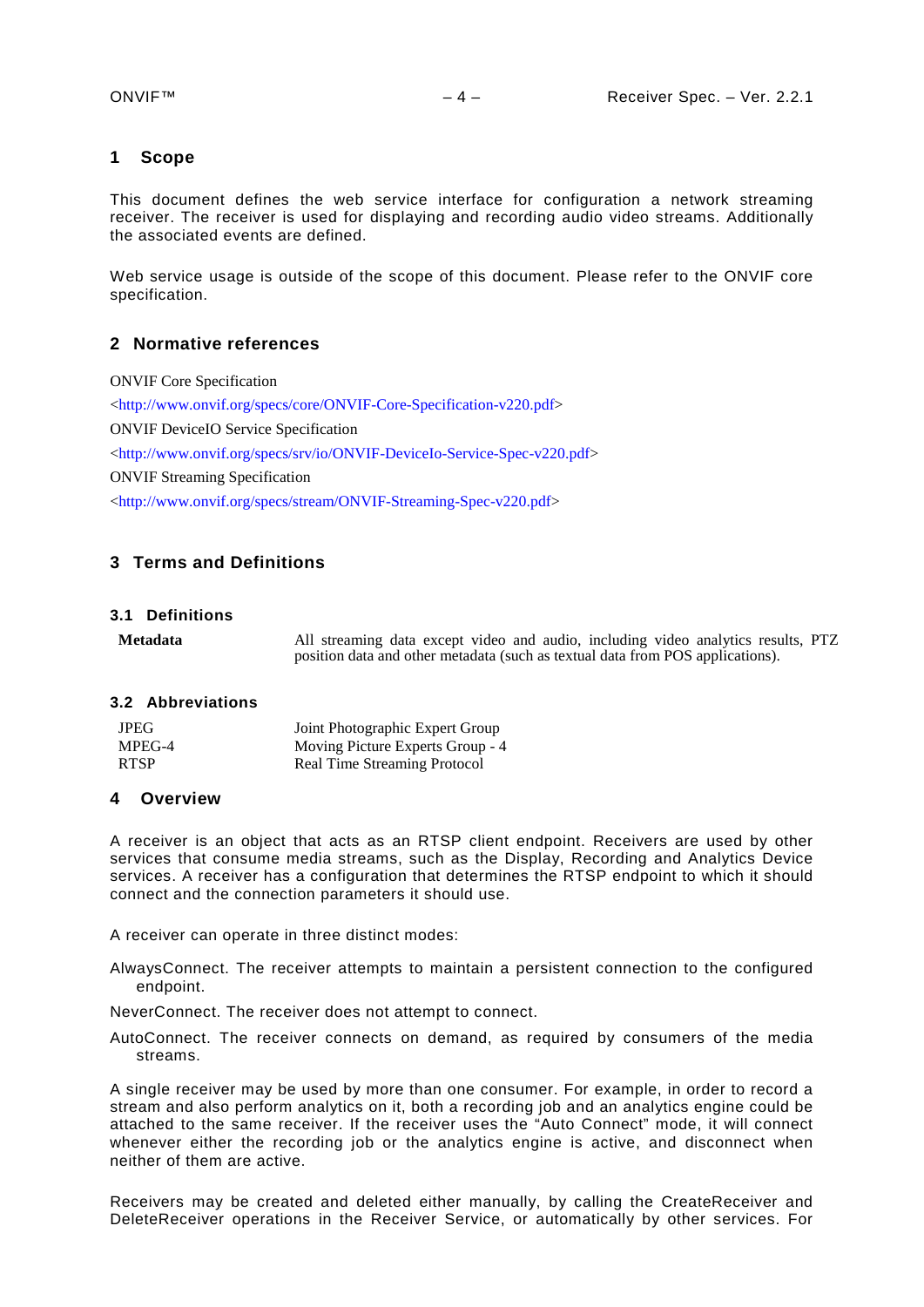example, if a recording job is created with the "AutoCreateReceiver" option, it will automatically create and attach to a Receiver. Deleting the recording job will also delete the receiver.

WSDL for this service is specified in [http://www.onvif.org/onvif/ver10/receiver.wsdl.](http://www.onvif.org/onvif/ver10/receiver.wsdl)

| <b>Prefix</b> | <b>Namespace URI</b>                     |  |
|---------------|------------------------------------------|--|
| env           | http://www.w3.org/2003/05/soap-envelope  |  |
| ter           | http://www.onvif.org/ver10/error         |  |
| XS            | http://www.w3.org/2001/XMLSchema         |  |
| tt            | http://www.onvif.org/ver10/schema        |  |
| trv           | http://www.onvif.org/ver10/receiver/wsdl |  |

**Table 1: Referenced namespaces (with prefix)**

#### <span id="page-4-0"></span>**4.1.1 Synchronization Points**

Because receivers use RTSP addresses to specify the source of the stream, they do not necessarily have access to the web services interface of the transmitter. This means that they cannot use the SetSynchronizationPoint command described in the section "Synchonization Point" of the ONVIF Streaming Specification..

Instead, receivers should use the PLI message described in [RFC 4585] to request a synchronization point.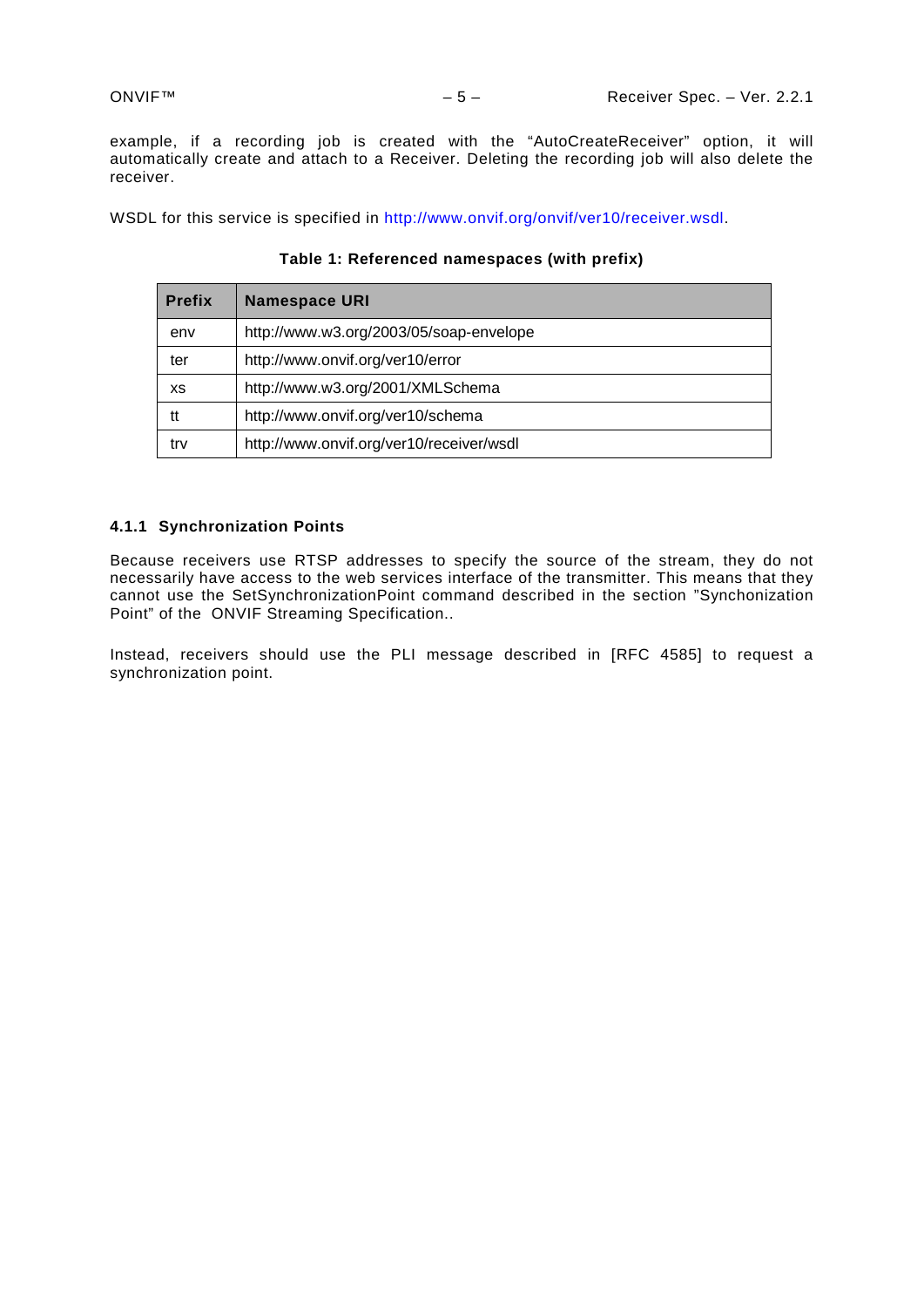# <span id="page-5-0"></span>**5 Service**

This service offers commands to manage Receiver objects, which are used to receive media streams from other devices. A Receiver object contains the information how to setup the stream, the mode of the receiver and the Stream Uri (MediaUri). A device shall at least support Media Uris of 128 octet length. The Receiver - MaximumRTSPURILength capability indicates the maximum length supported by the device. The Receiver Service shall be implemented by devices that can receive media streams.

The IP or DNS address in the transmit URI given to the receiver, is the address that the device hosting the receiver service will use to access the transmit device. If, for example, the client has to communicate through a NAT router to access the transmitter and the receiver, the transmitter address that the client gives the receiver (in this case a local network address) may not be the same address that the client would use to access the transmitter (in this case an external network address).

A device shall support RTP transfer via RTP and RTP transfer via RTSP/HTTP/TCP, see ONVIF Streaming Specification. A device may support other RTP transport protocols and shall indicate what it supports with the appropriate capability, see [5.4.](#page-8-1)

# <span id="page-5-1"></span>**5.1 Persistence**

All the objects created within the receiver service shall be persistent  $-$  i.e. they shall survive a power cycle. Likewise, all the configuration data in the objects shall be persistent.

#### <span id="page-5-2"></span>**5.2 Receiver modes**

A receiver can operate in three distinct modes:

AlwaysConnect. The receiver attempts to maintain a persistent connection to the configured endpoint.

NeverConnect. The receiver does not attempt to connect.

AutoConnect. The receiver connects on demand, as required by consumers of the media streams.

#### <span id="page-5-3"></span>**5.3 Receiver commands**

This section describes the commands offered by the Receiver Service.

#### <span id="page-5-4"></span>**5.3.1 Get Receivers**

This operation lists all receivers that currently exist on the device. The Receiver Service shall support this command.

| <b>GetReceivers</b>        |                        | Access Class: READ MEDIA |
|----------------------------|------------------------|--------------------------|
| Message name               | <b>Description</b>     |                          |
| <b>GetReceiversRequest</b> | This message is empty. |                          |

#### **Table 2: GetReceivers command**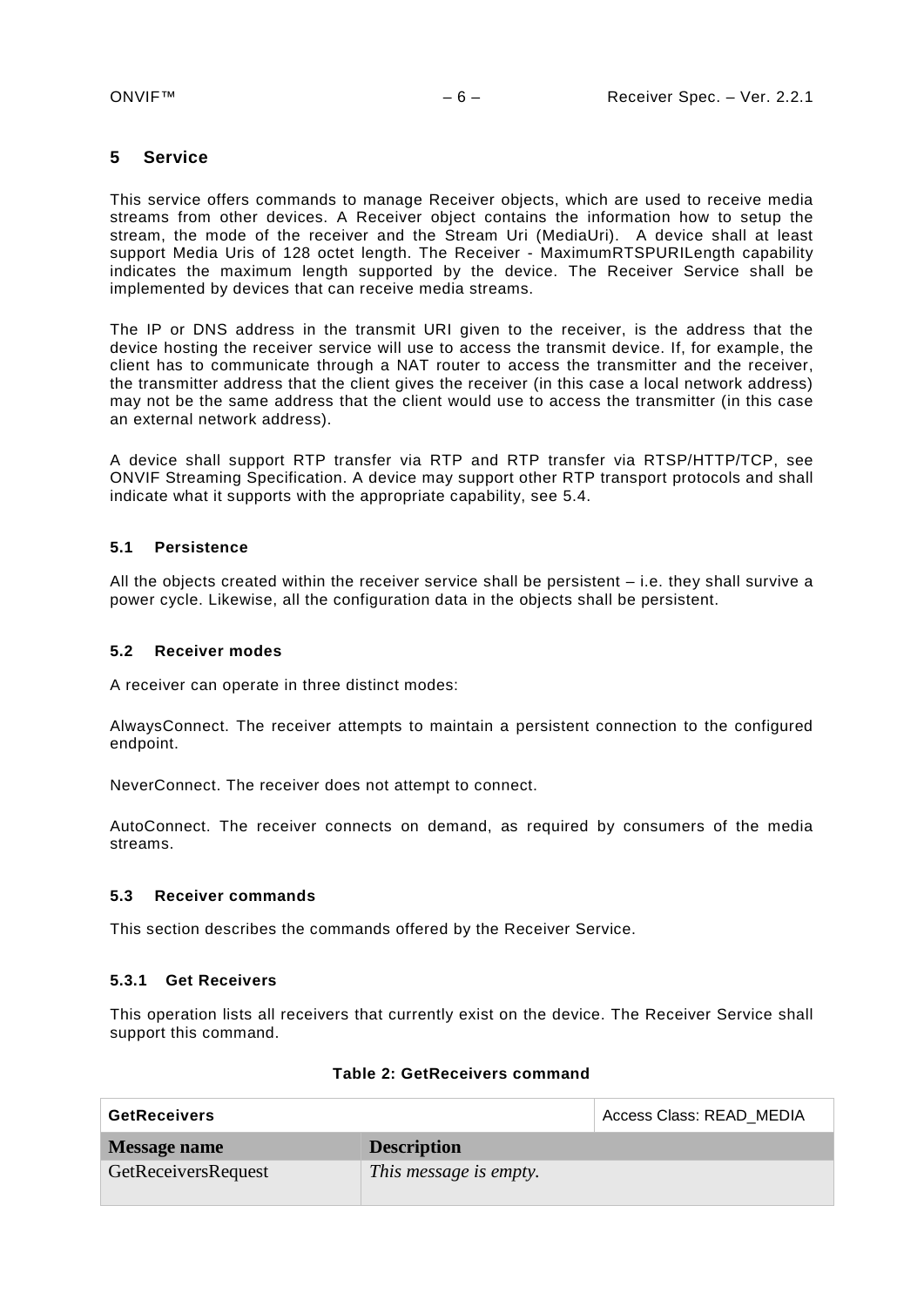| GetReceiversResponse     | Contains a list of receivers.        |
|--------------------------|--------------------------------------|
|                          | tt:Receiver Receivers [0][unbounded] |
| <b>Fault codes</b>       | <b>Description</b>                   |
| No specific fault codes. |                                      |

# <span id="page-6-0"></span>**5.3.2 Get Receiver**

This operation retrieves the details of a specific receiver whose token is known to the client. The Receiver Service shall support this command.

|  | Table 3: GetReceiver command |  |
|--|------------------------------|--|
|--|------------------------------|--|

| GetReceiver                                                                                                   |                                                                                  | Access Class: READ MEDIA |
|---------------------------------------------------------------------------------------------------------------|----------------------------------------------------------------------------------|--------------------------|
| <b>Message name</b>                                                                                           | <b>Description</b>                                                               |                          |
| GetReceiverRequest<br>Contains the token of the requested receiver.<br>tt:ReferenceToken ReceiverToken [1][1] |                                                                                  |                          |
| GetReceiverResponse                                                                                           | Contains the details of the requested receiver.<br>tt:Receiver Receiver $[1][1]$ |                          |
| <b>Fault codes</b>                                                                                            | <b>Description</b>                                                               |                          |
| env:Sender<br>ter:InvalidArgVal<br>ter:UnknownToken                                                           | The receiver indicated by <b>ReceiverToken</b> does not exist.                   |                          |

# <span id="page-6-1"></span>**5.3.3 Create Receiver**

This operation creates a new receiver. The Receiver Service shall support this command.

# **Table 4: CreateReceiver command**

| <b>CreateReceiver</b>                                   |                                                                                                           | <b>Access Class: ACTUATE</b> |  |
|---------------------------------------------------------|-----------------------------------------------------------------------------------------------------------|------------------------------|--|
| <b>Message name</b>                                     | <b>Description</b>                                                                                        |                              |  |
| <b>CreateReceiverRequest</b>                            | Contains the initial configuration of the receiver.                                                       |                              |  |
| CreateReceiverResponse                                  | tt:ReceiverConfiguration Configuration $[1][1]$<br>Contains the details of the receiver that was created. |                              |  |
|                                                         | tt:Receiver Receiver $[1][1]$                                                                             |                              |  |
| <b>Fault codes</b>                                      | <b>Description</b>                                                                                        |                              |  |
| env:Sender<br>ter:InvalidArgVal<br>ter:BadConfiguration | The specified configuration is invalid.                                                                   |                              |  |
| env:Receiver                                            | The maximum supported number of receivers has been                                                        |                              |  |
| ter:Action                                              | reached.                                                                                                  |                              |  |
| ter:MaxReceivers                                        |                                                                                                           |                              |  |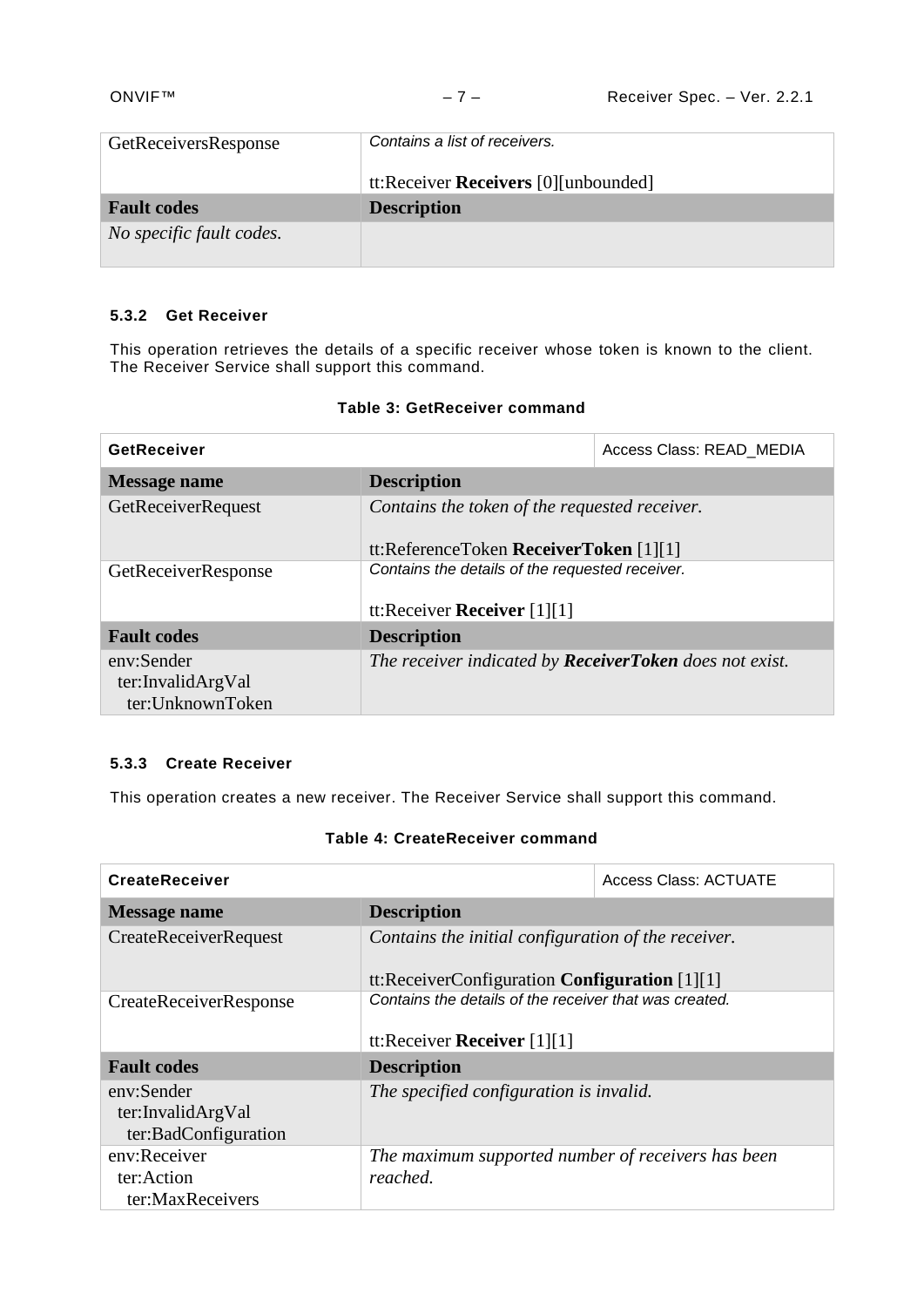# <span id="page-7-0"></span>**5.3.4 Delete Receiver**

This operation deletes an existing receiver. A receiver MAY NOT be deleted if it is in use. The Receiver Service shall support this command.

| <b>DeleteReceiver</b>                                   |                                                                                             | Access Class: ACTUATE                                            |
|---------------------------------------------------------|---------------------------------------------------------------------------------------------|------------------------------------------------------------------|
| Message name                                            | <b>Description</b>                                                                          |                                                                  |
| <b>DeleteReceiverRequest</b>                            | Contains the token of the receiver to be deleted.<br>tt:ReferenceToken ReceiverToken [1][1] |                                                                  |
| <b>DeleteReceiverResponse</b>                           | This message is empty.                                                                      |                                                                  |
| <b>Fault codes</b>                                      | <b>Description</b>                                                                          |                                                                  |
| env:Sender<br>ter:InvalidArgVal<br>ter:UnknownToken     | The receiver indicated by <b>ReceiverToken</b> does not exist.                              |                                                                  |
| env: Receiver<br>ter:Action<br>ter:CannotDeleteReceiver | because it is currently in use.                                                             | It is not possible to delete the specified receiver, for example |

# **Table 5: DeleteReceiver command**

# <span id="page-7-1"></span>**5.3.5 Configure Receiver**

This operation configures a receiver. The Receiver Service shall support this command.

# **Table 6: ConfigureReceiver command**

| ConfigureReceiver                                       |                                                                                                                             | <b>Access Class: ACTUATE</b> |
|---------------------------------------------------------|-----------------------------------------------------------------------------------------------------------------------------|------------------------------|
| Message name                                            | <b>Description</b>                                                                                                          |                              |
| ConfigureReceiverRequest                                | Contains the token of the requested receiver and the new<br><i>configuration.</i><br>tt:ReferenceToken ReceiverToken [1][1] |                              |
|                                                         | tt:ReceiverConfiguration Configuration $[1][1]$                                                                             |                              |
| ConfigureReceiverResponse                               | This message is empty.                                                                                                      |                              |
| <b>Fault codes</b>                                      | <b>Description</b>                                                                                                          |                              |
| env:Sender<br>ter:InvalidArgVal<br>ter:UnknownToken     | The receiver indicated by <b>ReceiverToken</b> does not exist.                                                              |                              |
| env:Sender<br>ter:InvalidArgVal<br>ter:BadConfiguration | The specified configuration is invalid.                                                                                     |                              |

# <span id="page-7-2"></span>**5.3.6 SetReceiverMode**

This operation may be used to set the mode of the receiver independently of the rest of its configuration. The Receiver Service shall support this command.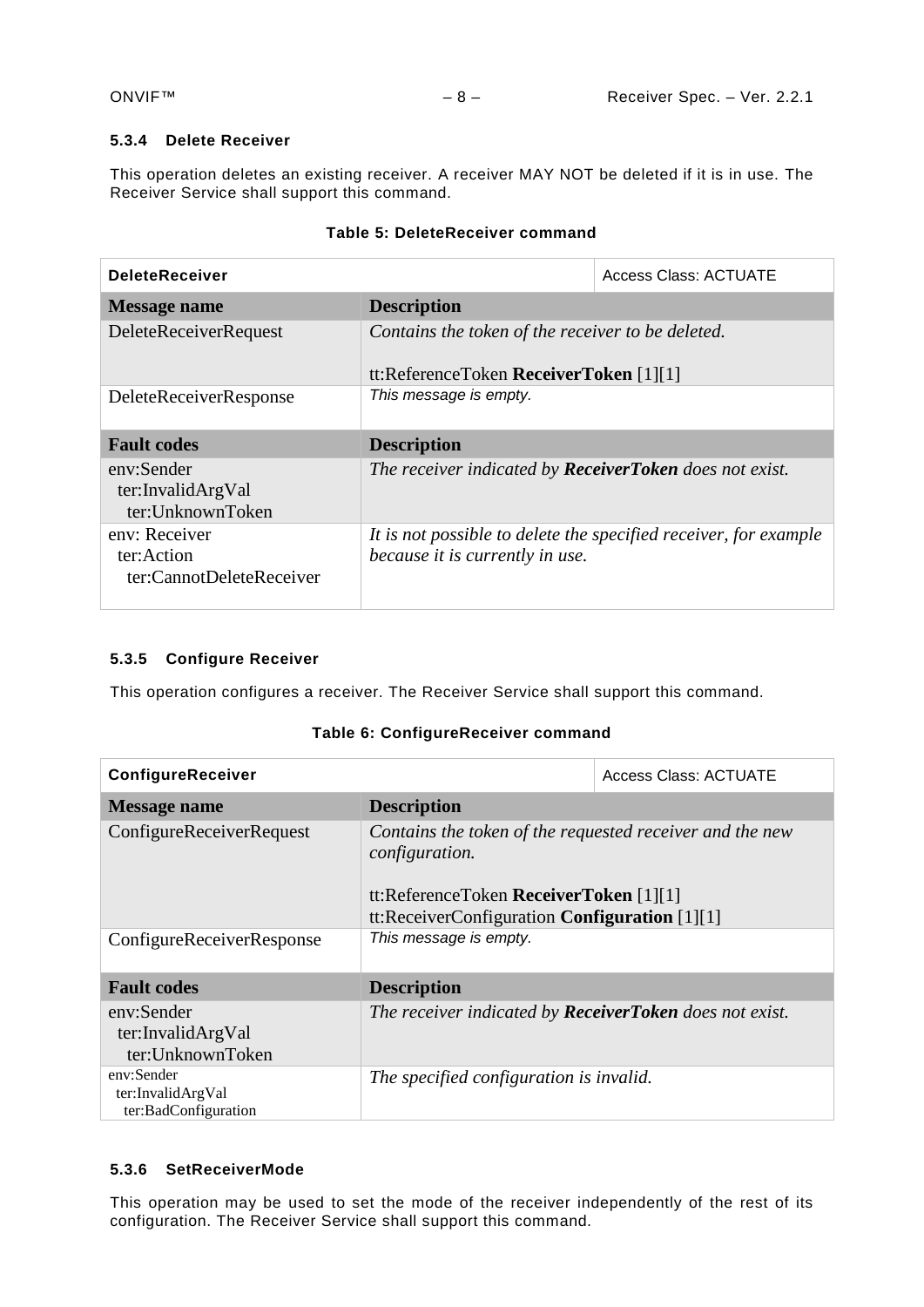| <b>SetReceiverMode</b>                              | <b>Access Class: ACTUATE</b>                                                                                                                       |  |  |
|-----------------------------------------------------|----------------------------------------------------------------------------------------------------------------------------------------------------|--|--|
| Message name                                        | <b>Description</b>                                                                                                                                 |  |  |
| SetReceiverModeRequest                              | Contains the token of the requested receiver and the new<br>mode.<br>tt:ReferenceToken ReceiverToken [1][1]<br>tt:ReceiverMode ReceiverMode [1][1] |  |  |
| SetReceiverModeResponse                             | This message is empty.                                                                                                                             |  |  |
| <b>Fault codes</b>                                  | <b>Description</b>                                                                                                                                 |  |  |
| env:Sender<br>ter:InvalidArgVal<br>ter:UnknownToken | The receiver indicated by <b>ReceiverToken</b> does not exist.                                                                                     |  |  |

#### **Table 7: SetReceiverMode command**

# <span id="page-8-0"></span>**5.3.7 GetReceiverState**

This operation determines whether the receiver is currently disconnected, connected or attempting to connect. The Receiver Service shall support this command.

| <b>GetReceiverState</b>                             |                                                                                         | Access Class: READ MEDIA |
|-----------------------------------------------------|-----------------------------------------------------------------------------------------|--------------------------|
| <b>Message name</b>                                 | <b>Description</b>                                                                      |                          |
| GetReceiverStateRequest                             | Contains the token of the requested receiver.<br>tt:ReferenceToken ReceiverToken [1][1] |                          |
| GetReceiverStateResponse                            | Contains the current state of the receiver.<br>tt:ReceiverState State [1][1]            |                          |
| <b>Fault codes</b>                                  | <b>Description</b>                                                                      |                          |
| env:Sender<br>ter:InvalidArgVal<br>ter:UnknownToken | The receiver indicated by <b>ReceiverToken</b> does not exist.                          |                          |

# **Table 8: GetReceiverState command**

# <span id="page-8-1"></span>**5.4 Capabilities**

The capabilities reflect optional functions and functionality of a service. The information is static and does not change during device operation. The following capabilites are available:

| <b>RTP Multicast:</b>      | Indication if the device supports receiving of RTP Multicast.             |
|----------------------------|---------------------------------------------------------------------------|
| RTP_TCP:                   | Indication if the device supports receiving of RTP over TCP.              |
| RTP RTSP TCP:              | Indication if the device supports receiving of RTP over RTSP<br>over TCP. |
| <b>SupportedReceivers:</b> | The maximum number of receivers the device supports                       |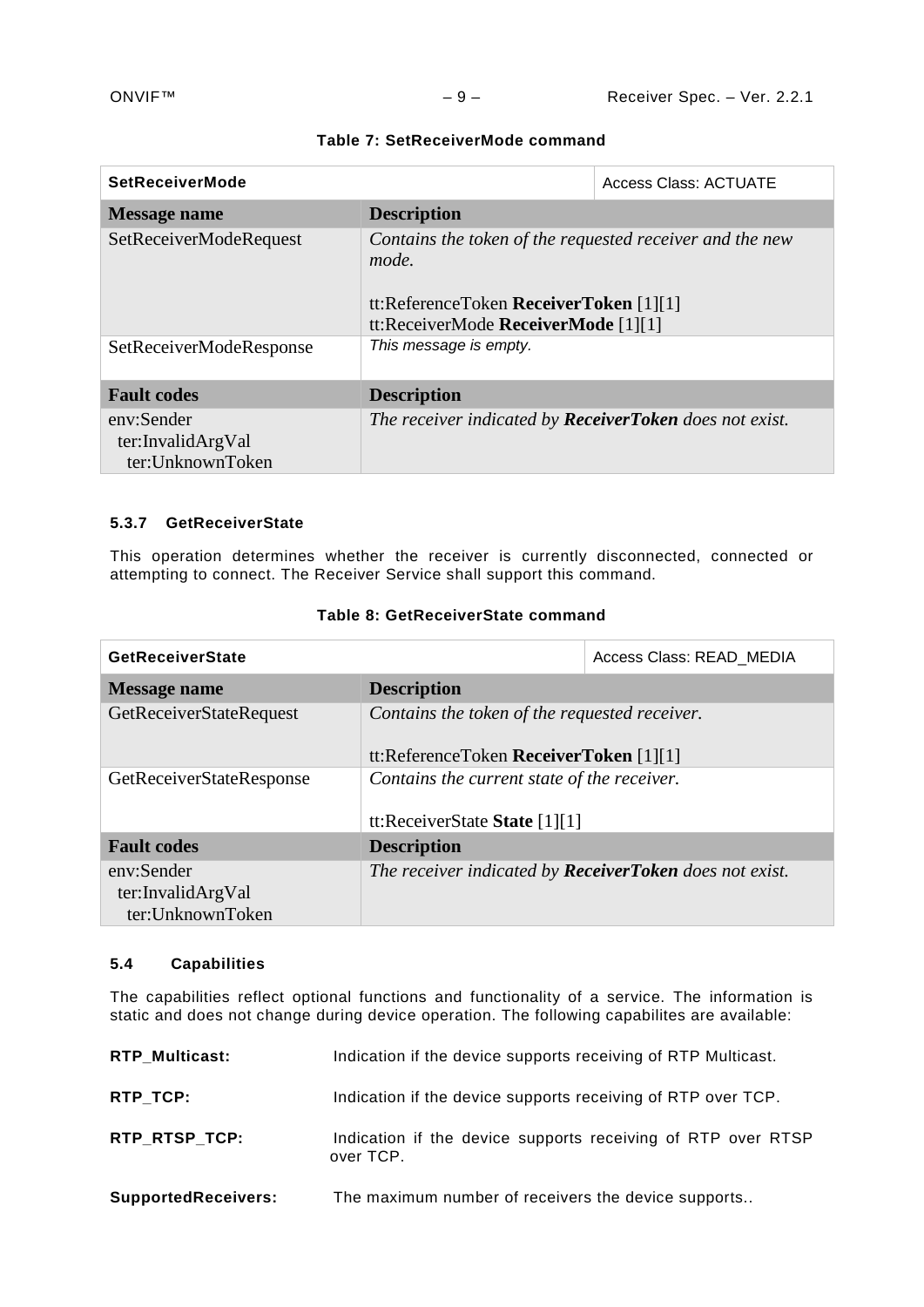#### **MaximumRTSPURILength:** The maximum length allowed for RTSP URIs.

# **Table 9: GetServiceCapabilities command**

| <b>GetServiceCapabilities</b>      |                                                                                                                                                                       | Access Class: PRE AUTH |  |
|------------------------------------|-----------------------------------------------------------------------------------------------------------------------------------------------------------------------|------------------------|--|
| Message name                       | <b>Description</b>                                                                                                                                                    |                        |  |
| GetServiceCapabilitiesReque<br>st  | This is an empty message.                                                                                                                                             |                        |  |
| GetServiceCapabilitiesRespo<br>nse | The capability response message contains the requested service<br>capabilities using a hierarchical XML capability structure.<br>trv:Capabilities Capabilities [1][1] |                        |  |
| <b>Fault codes</b>                 | <b>Description</b>                                                                                                                                                    |                        |  |
|                                    | No command specific faults!                                                                                                                                           |                        |  |

#### <span id="page-9-0"></span>**5.5 Events**

The receiver service shall dispatch events through the event service. It shall be capable of generating the events listed in this chapter whenever the condition that fires the event occurs.

#### <span id="page-9-1"></span>**5.5.1 ChangeState**

Whenever a receiver changes state, the device shall dispatch the following event:

```
Topic: tns1: Receiver/ChangeState
<tt:MessageDescription IsProperty="false"> 
  <tt:Source> 
     <tt:SimpleItemDescription Name="ReceiverToken" Type="tt:ReferenceToken"/> 
   </tt:Source> 
   <tt:Data> 
 <tt:SimpleItemDescription Name="NewState" Type="tt:ReceiverState"/>
 <tt:SimpleItemDescription Name="MediaUri" Type="tt:MediaUri" minOccurs="0"/>
  </tt:Data> 
</tt:MessageDescription>
```
#### <span id="page-9-2"></span>**5.5.2 Connection Failed**

If a receiver fails to establish a connection, the device shall dispatch the following event:

```
Topic: tns1: Receiver/ConnectionFailed
<tt:MessageDescription IsProperty="false"> 
  <tt:Source> 
     <tt:SimpleItemDescription Name="ReceiverToken" Type="tt:ReferenceToken"/> 
  </tt:Source> 
   <tt:Data> 
     <tt:SimpleItemDescription Name="MediaUri" Type="tt:MediaUri"/>
  </tt:Data> 
</tt:MessageDescription>
```
#### <span id="page-9-3"></span>**5.6 Service specific data types**

#### <span id="page-9-4"></span>**5.6.1** • **Receiver**

Description of a receiver, including its token and configuration.

```
<xs:complexType name="Receiver"/>
```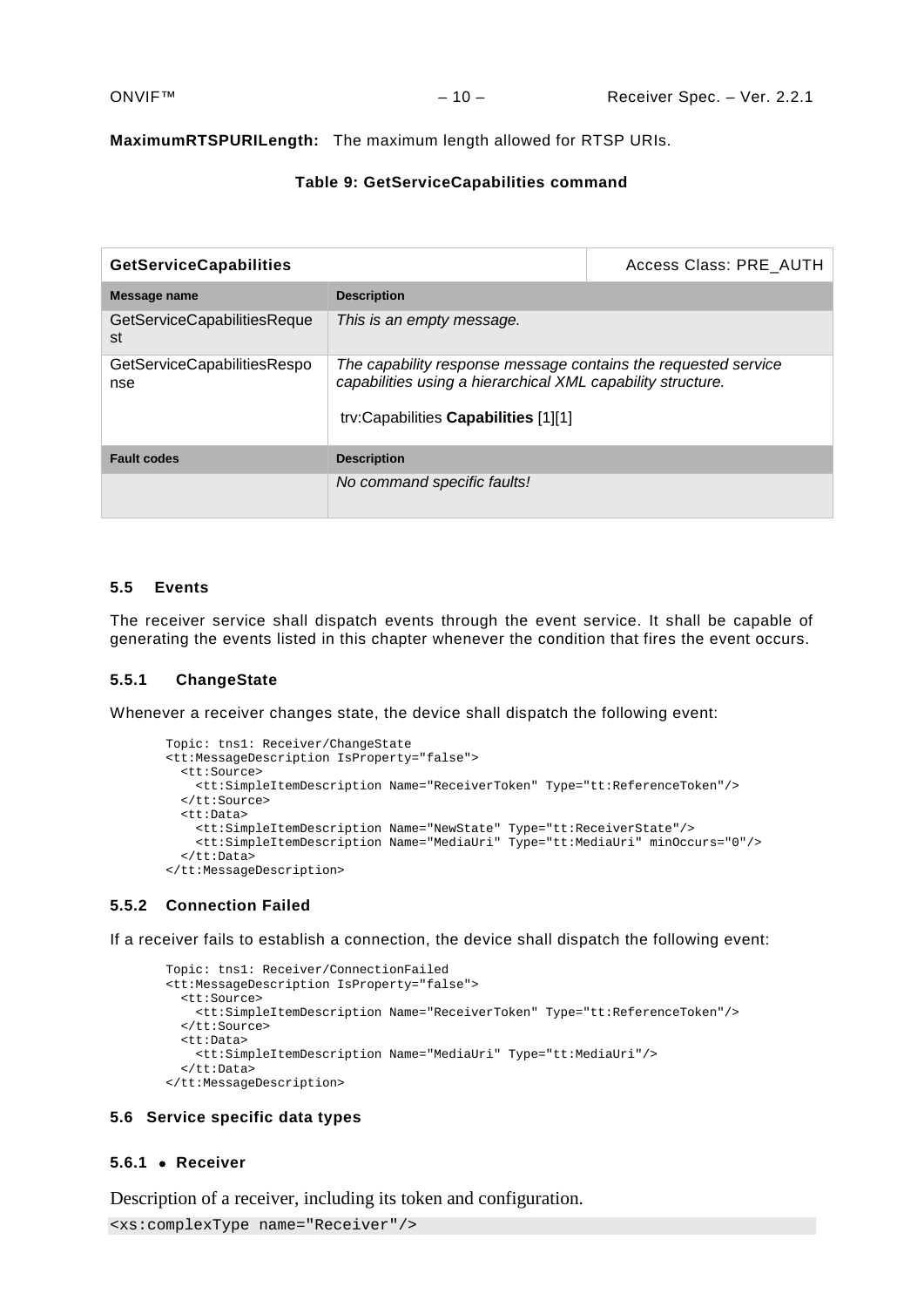```
<xs:element name="Token" type= "tt:ReferenceToken"/>
  <xs:element name="Configuration" type= "tt:ReceiverConfiguration"/>
</xs:complexType>
```
# • **Token**

Unique identifier of the receiver.

• **Configuration** Describes the configuration of the receiver.

# <span id="page-10-0"></span>**5.6.2** • **ReceiverConfiguration**

Describes the configuration of a receiver.

```
<xs:complexType name="ReceiverConfiguration"/>
   <xs:element name="Mode" type= "tt:ReceiverMode"/>
  <xs:element name="MediaUri" type="xs:anyURI"/>
   <xs:element name="StreamSetup" type= "tt:StreamSetup"/>
</xs:complexType>
```
• **Mode**

The following connection modes are defined: AlwaysConnect, NeverConnect, AutoConnect.

- **MediaUri** Details of the URI to which the receiver should connect.
- **StreamSetup** Stream connection parameters.

#### <span id="page-10-1"></span>**5.6.3** • **ReceiverStateInformation**

Contains information about a receiver's current state.

```
<xs:complexType name="ReceiverStateInformation"/>
   <xs:element name="State" type= "tt:ReceiverState"/>
   <xs:element name="AutoCreated" type="xs:boolean"/>
</xs:complexType>
```
• **State**

The connection state of the receiver may have one of the following states: NotConnected, Connecting, Connected.

• **AutoCreated**

Indicates whether or not the receiver was created automatically.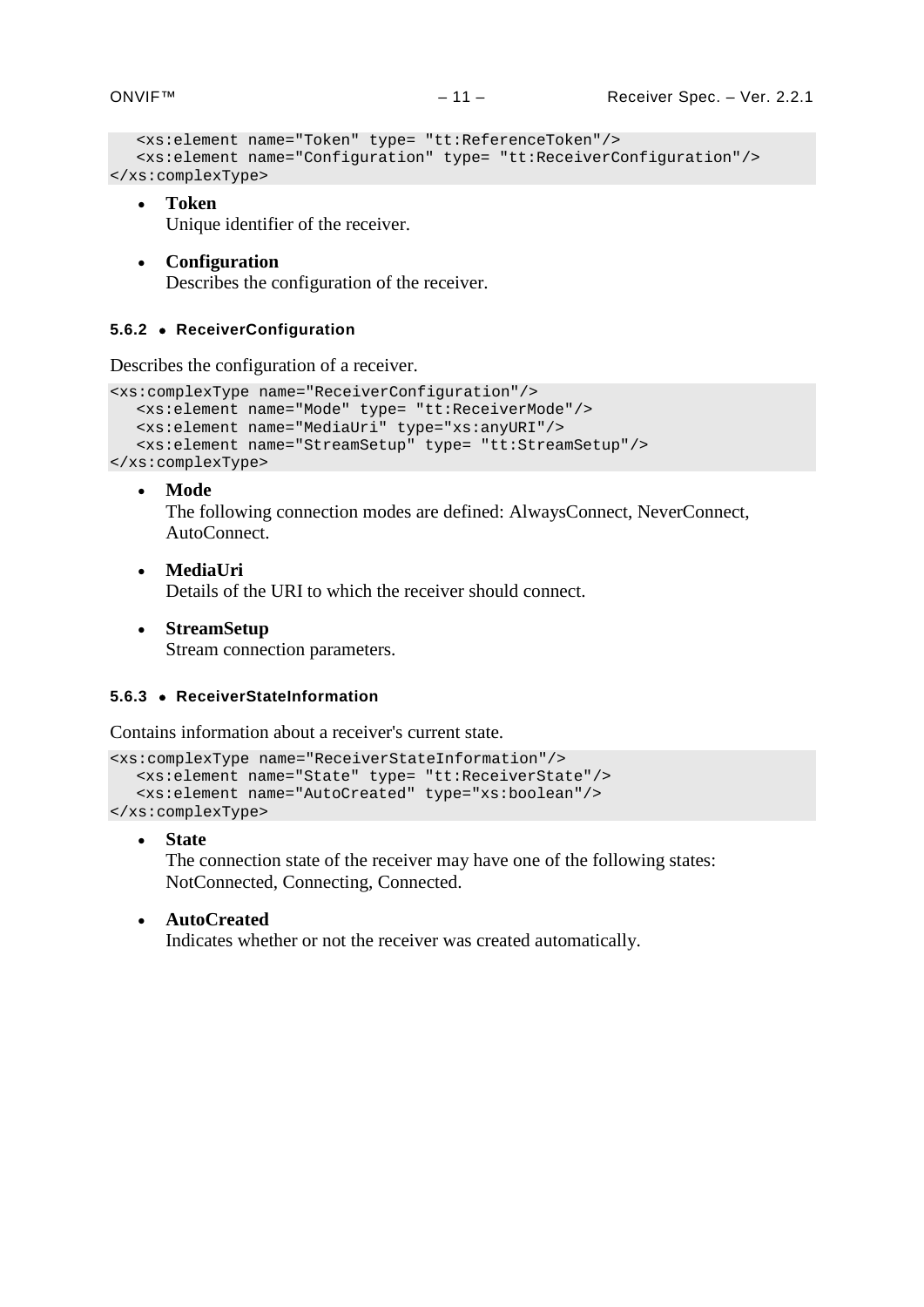# <span id="page-11-0"></span>**5.7 Service specific fault codes**

Table [10](#page-11-1) lists the receiver service specific fault codes. Additionally, each command can also generate a generic fault.

The specific faults are defined as subcode of a generic fault. The parent generic subcode is the *subcode* at the top of each row below and the specific fault *subcode* is at the bottom of the cell.

| <b>Fault Code</b> | <b>Parent Subcode</b>    | <b>Fault Reason</b>                           | <b>Description</b>                                                                                                    |
|-------------------|--------------------------|-----------------------------------------------|-----------------------------------------------------------------------------------------------------------------------|
|                   | <b>Subcode</b>           |                                               |                                                                                                                       |
| Env:Sender        | ter:InvalidArgVal        | Receiver does not<br>exist.                   | The receiver indicated by<br>ReceiverToken does not<br>exist.                                                         |
|                   | ter:UnknownToken         |                                               |                                                                                                                       |
| Env:Sender        | ter:Action               | Maximum number of<br>receivers has been       | The maximum supported<br>number of receivers has<br>been reached.                                                     |
|                   | ter:MaxReceivers         | reached.                                      |                                                                                                                       |
| Env:Sender        | ter:InvalidArgVal        | The StreamSetup is<br>not supported.          | Specification of<br>StreamType or Transport<br>part in<br>ReceiverConfiguration<br>StreamSetup is not<br>supported.   |
|                   | ter:BadConfiguration     |                                               |                                                                                                                       |
| Env:Sender        | ter:Action               | It is not possible to<br>delete the receiver. | It is not possible to delete<br>the specified receiver, for<br>example<br>because<br>it<br>is is<br>currently in use. |
|                   | ter:CannotDeleteReceiver |                                               |                                                                                                                       |

# <span id="page-11-1"></span>**Table 10: Service specific fault codes**